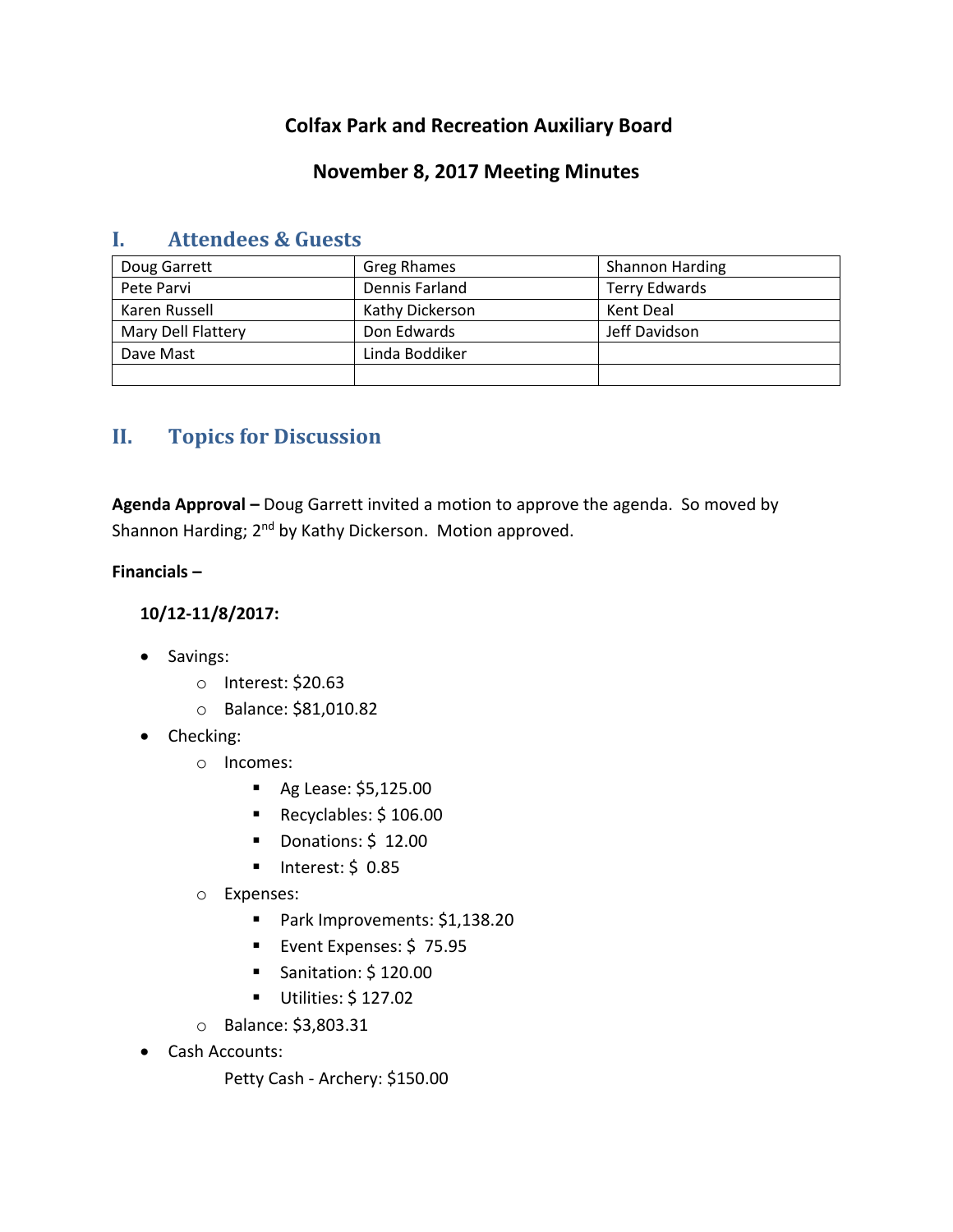Kathy reported the need for a revision to account balances as of October 11, 2017, the last reported financials. Specifically, check number 1170 was written in the sum of \$3,426, but mistakenly recorded as \$3,246. The financial record has been corrected to reflect a deduction of \$180 from last month's treasurer's report to account for this transcription error.

Dennis Farland moved to approve the financials; 2<sup>nd</sup> by Kim Seebeck. Motion approved.

**Approval of Minutes from October 11th Meeting –** Karen Russell moved for approval; 2 nd by Greg Rhames.

#### **Committee Reports**

● **Promotions Committee –**Mary Dell Flattery reported that the committee tried a 50/50 Raffle at the Halloween Walk, but it was not profitable. However, the kids had fun and we handed out candy and some brochures. Doug and Kim have been looking into different bands for 2018. Doug reported that we put out on Facebook that we were looking for suggestions: Standing Hampton and Jason Brown were two of the bigger names suggested. Doug has been in contact with the people for Jason Brown, and Dennis has had discussions with them regarding sound needs. The band cost is \$3,500. Their stage is a semi-trailer with a roof (allows them to play in rain and includes lighting) and adds \$800 to the cost. Maly Sound is another \$800. Kim reported that a few members of the Board recently watched a Back Alley Jam rehearsal – they'd like to be a front band and they won't charge anything. One band member is a Colfax local: Dave Wolf. The band would consider its appearance a donation to the park. Dennis reported he is waiting to hear back from Richard Arndt and the Brew. All told, band costs are close to \$6,000. Based on what we received for sponsorships last year overall (\$5,000), Doug thinks these costs are do-able. He has talked to Ben at Beck's Hybrid and proposed that perhaps Beck's would like to increase their sponsorship level and do something for their top accounts in the area – like create a VIP area. Ben is going to talk to marketing staff – maybe Beck's will pay all those costs; we'll see what they come back with. Also, Doug is going to call back the gal from Jason Brown tomorrow to give them a commitment, if we're going that way because they need to know now. The dates originally proposed for the concert were June 23 (but conflicts with DSM art show) and June 30. June 30 was the date given to Jason Brown and Richard Arndt. Further discussion ensued. Greg moved to go forward with booking Jason Brown on June 30; 2<sup>nd</sup> by Kathy. Motion approved.

**● Operations/Planning Committee –** Doug reported this committee needs new leadership. We need to recruit people for planning, getting a game plan in place regarding projects, manpower, Saturday workdays, making sure we have the right tools,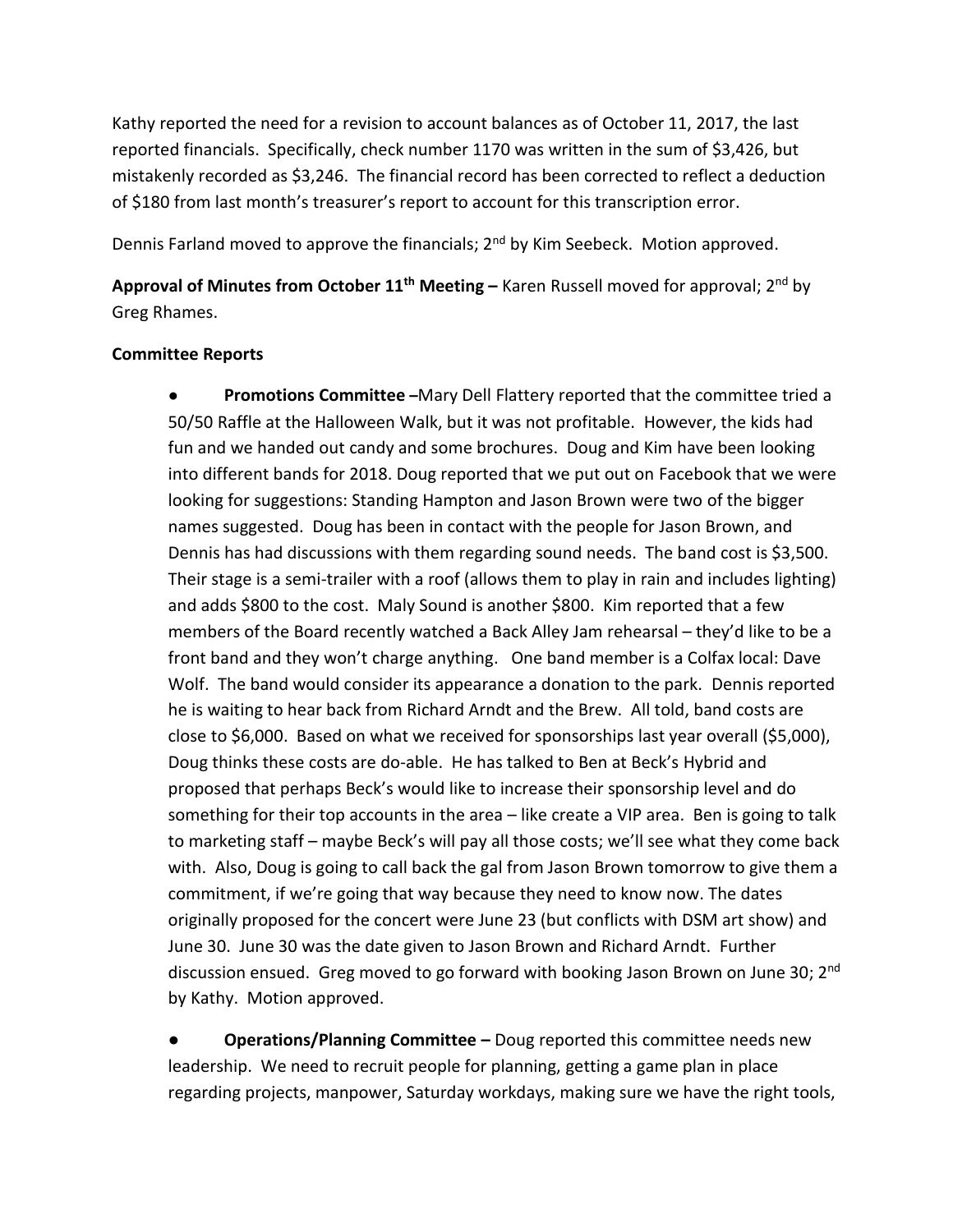materials, etc., to get projects done. Think hard and if you know someone, please put that name and info forward. Doug indicated that Kevin Hartgers will drain the water in the building before any possible hard freeze. The mower is over at Prairie Ag getting repaired and receiving its end-of- year maintenance service – it should be back possibly Friday. Greg reported three of the windows have been installed on the east end of the block building; Don Moss who used work for Greg and two of Don's friends got two windows framed in on far east side, and then Doug, Greg and volunteer Guy Gottschalk did another. Don Edwards will be doing some caulking, and painting the siding. Kent Deal indicated he will talk to his sons about helping with the window project because young folks and backs are helpful; Kim suggested Misha Seebeck may be able to help soon too since soccer is almost over. Lastly, Doug noted that Tony Edwards's painting efforts inside the block building look great.

**Steering Committee** – Kim reported she sent out a revised draft of the letter of interest and got some feedback from Confluence for spurring development interest. She hopes to have it finalized soon, and to obtain some contact potentials from Confluence, clarifying so as not to commit us to anything, but rather to start a conversation about development.

● **Nominations Committee –** See above under "Operations/Planning."

### **Old Business - Grant Updates**

*DNR Water Access Grant* – No decision yet.

*Prairie Meadows Grant* – Doug indicated they have run into a problem with the grant because Mid-American Energy has all sorts of limitations regarding how and where banners can be placed; they cannot be put on metal poles, nor over sidewalks. That means the planned banner locations are a no-go. Doug will be contacting Prairie Meadows tomorrow to find out if they want their grant money returned or if we can submit a change of some sort.

*Iowa Tourism Grant* – This grant also involved money for banners and brochures so it too may be impacted due to the above. A decision will be made in December.

*Watercraft Rental* – The executive committee is working on the contract for Greg's business, using the Iowa City contract with Fin and Feather as a template. It will go before the City Council in December. Greg reported that 16 boats have been ordered and he is offering a line of coolers and chairs, in addition to the watercraft. The business website is Quarryspringsoutfitters.com. Doug indicated Greg/QSO will be setting up on south side of boat ramp as you come into the park. So we'll be making that area ready,